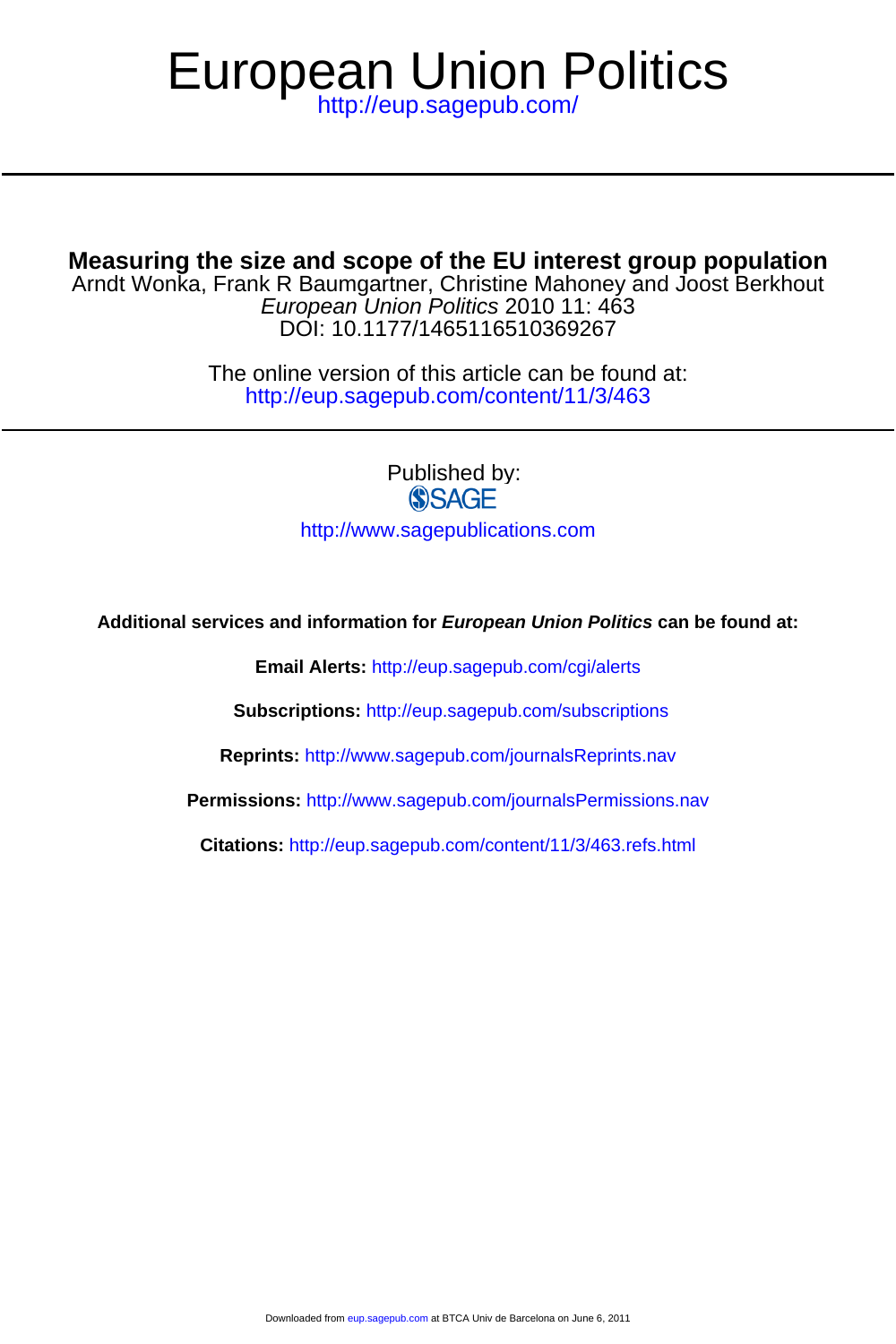

# Measuring the size and scope of the EU interest group population

European Union Politics 11(3) 463–476 (c) The Author(s) 2010 Reprints and permissions: sagepub.co.uk/journalsPermissions.nav DOI: 10.1177/1465116510369267 eup.sagepub.com



Arndt Wonka Universität Bremen, Germany

## Frank R Baumgartner

University of North Carolina at Chapel Hill, USA

## Christine Mahoney

University of Virginia, USA

### Joost Berkhout

University of Amsterdam, The Netherlands

#### Abstract

We present a new data set enumerating the population of organizations listed and/or registered as lobbyists in the European Union. In the first part of the paper we describe how we arrived at the population data set by drawing on three independent sources (CONECCS; Landmarks; European Parliament registry). We briefly discuss the validity of these registers in the context of recent substantial changes to each of them. In the second part, we present descriptive information on the number and type of groups as well as their territorial origins. In the final section, we outline potential research questions that can be addressed with the new data set for further research on the role of groups in the EU policy process.

#### Keywords

EU, interest groups, quantitative data set

## Introduction

Groups representing a large variety of interests, from countries within and outside of Europe and geographically rooted at the regional, national, supranational and

#### Corresponding author:

Dr Arndt Wonka, Universität Bremen, Bremen International Graduate School of Social Sciences (BIGSSS), Wiener Straße/Celsiusstraße (FVG), Postfach 33 04 40, D-28359 Bremen, Germany. Email: awonka@bigsss.uni-bremen.de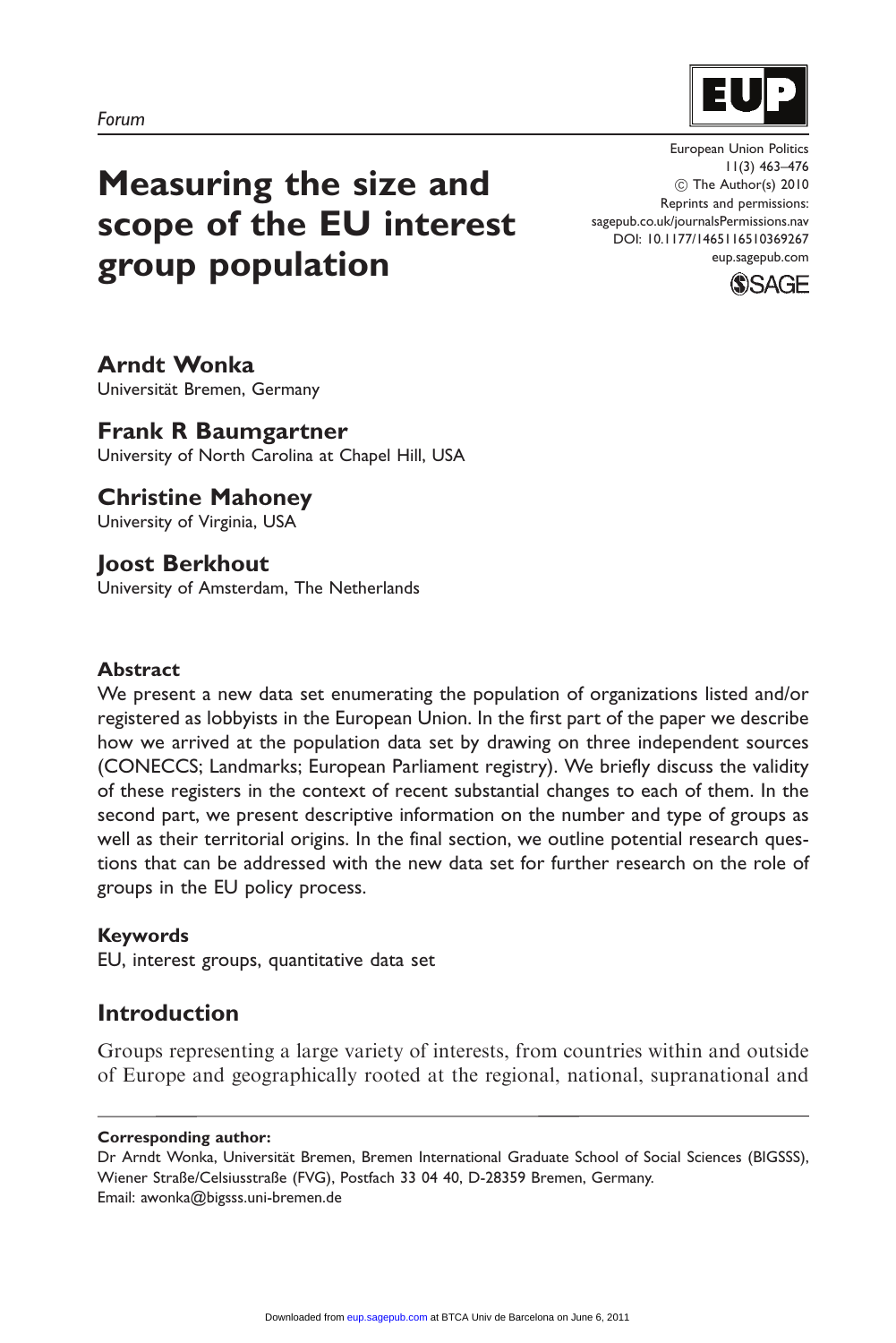international levels are active in European Union (EU) politics. In this paper we introduce a new data set that tries to capture the number and diversity of groups active at the EU level. A number of public registries and commercial sources on actors that engage in EU politics exist. Yet each of these sources is characterized by particular insufficiencies regarding the representativeness of the sample of groups they contain (for a comprehensive discussion and empirical comparison, see Berkhout and Lowery, 2008; Berkhout and Lowery, 2010a). Our goal is to establish the most complete population list of EU-registered interest groups based on a variety of sources. This can then form the basis of better generalization and higher-quality research among scholars interested in representation and lobbying in the EU. Our data set will be made freely available to the public in spreadsheet format through our website.<sup>1</sup> The goal of this paper is to explain the process of compiling the data set, to consider the general contours of the interest group population listed there, and to discuss the research that this new resource will make possible.

In the next section we outline the sources that were used in creating the data set and the decisions we took when merging these sources to the 'EU interest group population data set 2007–8'. We then provide a description of the make-up of the EU interest group population along two dimensions: first, the type of interest a group represents and, second, a group's level of territorial affiliation, i.e. the level at which a group is organizationally rooted. After comparing the data set introduced here with the CONECCS database previously used by Mahoney (2003), we sketch the kind of research questions for which scholars might want to draw on the new data set. Following an assessment of the issues of maintaining the database into the future, in the conclusion we summarize our goals for this long-run collaboration.

#### The EU interest group population dataset 2007–8

The EU interest group population data set introduced here draws on three different sources:

- 1. The Commission's CONECCS database, in which groups participating in Commission committees or hearings register on a voluntary basis. For our data set we drew on the August 2007 version of the CONECCS database.<sup>2</sup>
- 2. The European Parliament's (EP) accreditation registry in which all groups and their representatives are listed that obtained the EP's special entry pass that is, according to Rule 9 of the EP's Rules of Procedure, needed for lobbyists to access the EP's buildings and to interact with members of the EP. Our data set contains the April 2008 version of the EP registry.
- 3. Landmarks' 'European Public Affairs Directory,' a commercial register of groups, firms, national and international institutions as well as regional actors active in EU politics in Brussels. The Landmarks directory used here was published online in July 2007.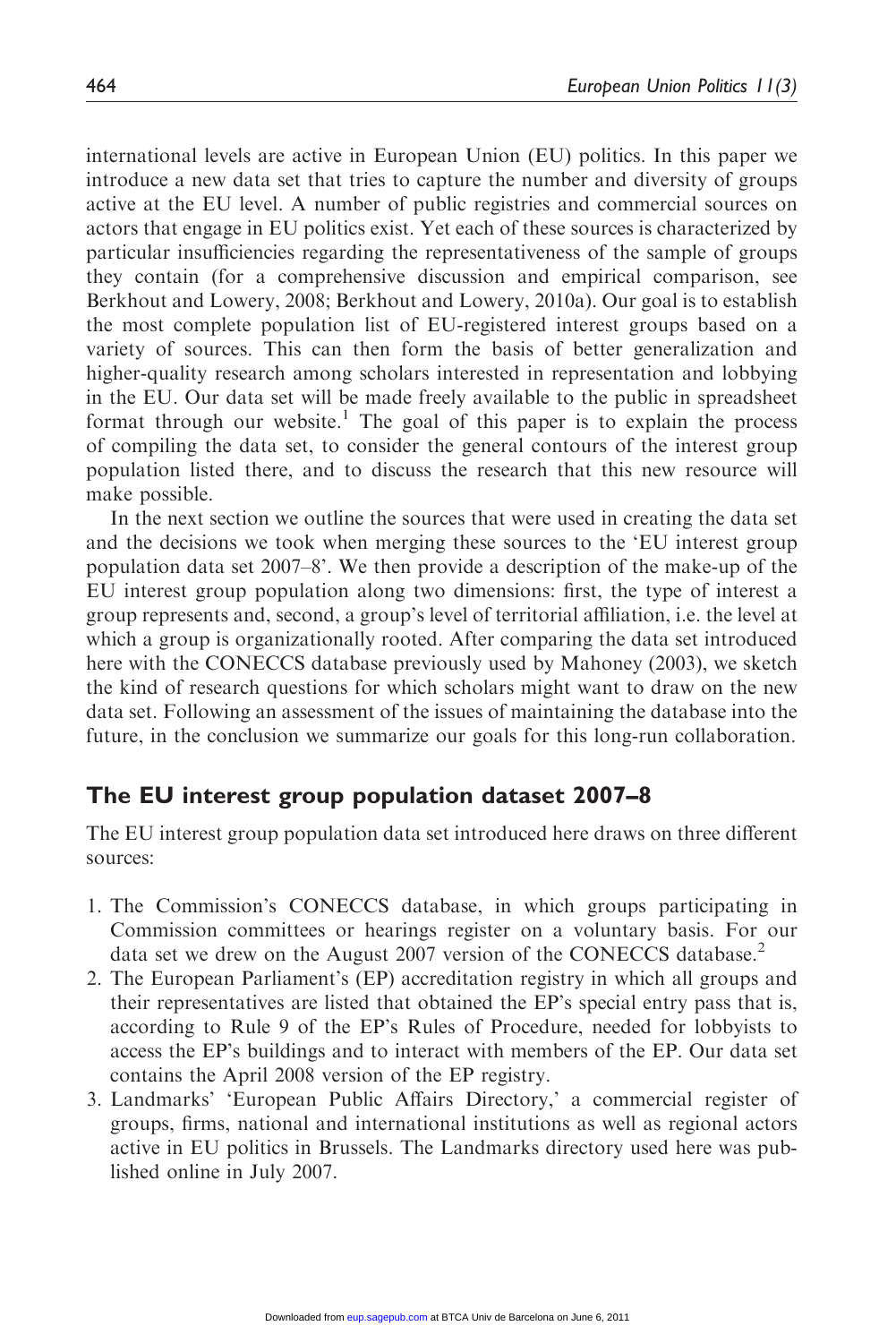As the information in Table 1 shows, the sources that went into our data set vary considerably in size. The Landmarks directory is the largest, listing 2522 different organizations active in EU politics. As mentioned above, Landmarks covers not only national, supranational and international interest groups but also businesses, international organizations, law firms, consultancies and public actors such as regional representations to the EU. This inclusive quality distinguishes Landmarks most strongly from CONECCS, whose focus is on EU collective actors, that is, membership associations organized at the EU level. In addition, it registers only Euro-groups that are 'considered representative by the Commission'. This is not surprising given the European Commission's consultation policy to preferentially involve and interact with EU-level organizations representing a common EU position (for example, Greenwood, 2007: 343). Not least as a result of this restricted scope, the CONECCS database is considerably smaller than Landmarks, covering only 749 organizations. In addition, whereas the EP registry seems to be as inclusive as Landmarks with respect to the types of actors covered, Landmarks is numerically more encompassing than the EP registry, which covers 1534 organizations in the version used here (Berkhout and Lowery, 2008: 505–6). In sum, the three data sources do not cover the same populations. Landmarks is much broader; CONECCS is focused on EU-level associations (as opposed to, say, corporations that might have a significant lobbying presence in Brussels); and the EP registry includes simply any organization that has a door pass to enter the Parliament building. In a nutshell, our data set is as inclusive as Landmarks and the EP registry and much more representative as regards the territorial origins of groups than CONECCS. Since it avoids biases and/or omissions of any of the three individual data sources, it is much more encompassing than any of these individual sources. A direct side-by-side comparison of the territorial and functional composition of the individual data sets to evaluate their respective coverage could not be done, because the three data sources vary considerably in the information provided, such as how they categorize the various groups by type. Thus, for example, data limitations in the original source material make it impossible to directly compare each source by the number of groups of each type included.<sup>3</sup> Still, by putting these three sources together and deleting the duplicate entries, we have created the most inclusive and accurate list of lobbying organizations in the EU yet compiled. Table 1 summarizes the sources from which the data come.

Taken individually, the three sources list a total of 4805 individual organizations. In order to delete duplicate entries we first merged them all into the same electronic format. Afterwards, the Landmarks entries were electronically reordered alphabetically. In a further step the Landmarks entries were made grammatically compatible with the CONECCS and EP register entries by, for example, replacing abbreviations (for example, 'Ass.') with full words (for example, 'Association'). After the data sets were brought into a common grammatical/spelling format, we first merged the Landmarks with the CONECSS data set, ordered them alphabetically and then deleted duplicates, of which there were 489 in this step. Finally, the combined Landmarks/CONECCS data set was merged with the EP register and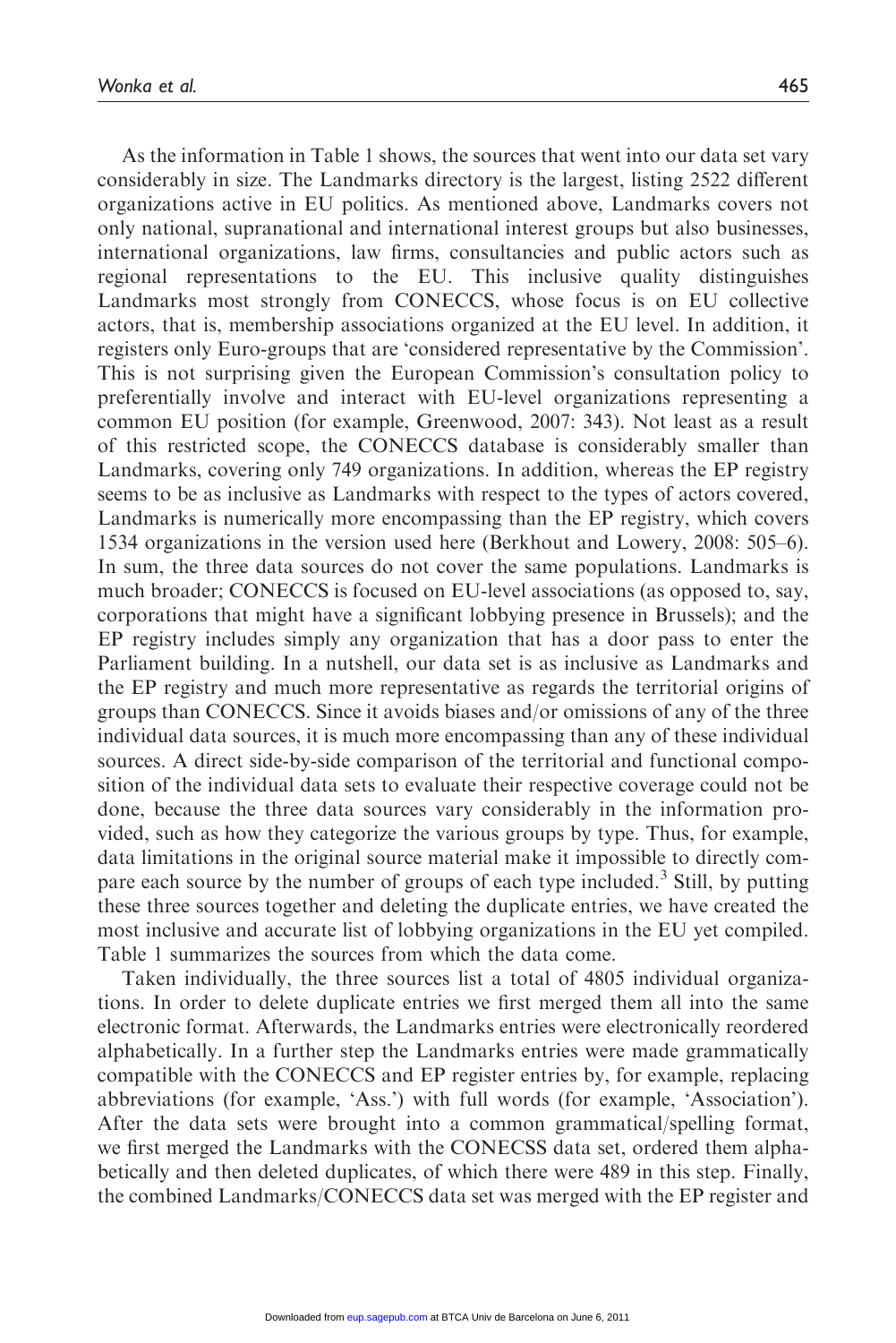again ordered alphabetically to delete duplicates, of which we discovered an additional 487. Additional duplicates were identified through manual searching, generally from slightly different names or spellings used for the same organization. In all, we deleted 1105 duplicates out of 4805, or 23 percent of the total, resulting in a final data set with 3700 lobbying organizations.

Of course, 3700 organizations is certainly an underestimate of the actual population of all interest groups, institutions, businesses, think tanks, law firms, local governments and other actors that engage in EU politics. However, given the quality of the data sources on which we drew to establish our data set, we are confident to have included virtually all important actors that are regularly involved in EU lobbying (for a more extensive discussion of the quality of Landmarks, CONECCS and the EP accreditation registry, see Berkhout and Lowery, 2008). Our estimation of the EU interest group population is certainly low, however, because some entities may be only occasionally involved in EU lobbying or exert their influence through indirect means, and we do not capture those actors here. Considering the multi-level structure of the EU political system, a considerable share of EU lobbying activities can be expected to be directed at politicians and bureaucrats in national institutions and taking place in the national political arena (Beyers, 2002; Eising, 2004; Pappi and Henning, 1999; Wonka, 2008). These would escape our attention. Although Landmarks and the EP accreditation registry contain national actors, their focus is on those actors active at the EU level in Brussels. We do not think that it is possible to systematically compile a list of all such actors in a general data set. By contrast, a research approach focused on a particular policy debate or a sample of issues would certainly identify organizations active in an indirect manner or with a national-level focus for their lobbying efforts. These groups would be engaged in EU lobbying but not in lobbying the institutions of the

| Dataset                                  | Type of organization included                                     | Number of<br>organizations |
|------------------------------------------|-------------------------------------------------------------------|----------------------------|
| <b>CONECCS</b>                           | EU-level private actors                                           | 749                        |
| Landmarks directory <sup>a</sup>         | National, EU-level and international<br>private and public actors | 2522                       |
| EP accreditation register                | National, EU-level and international<br>private and public actors | 1534                       |
| Total groups listed in the three sources |                                                                   | 4805                       |
| Minus duplicates                         |                                                                   | $-1105$                    |
| Final data set                           |                                                                   | 3700                       |

Table 1. Sources of the EU interest group population data set 2007–8

<sup>a</sup>The Landmarks directory lists organizations in different categories (trade organizations, professional organizations, etc.). Some organizations are listed in more than one category. The figure of 2522 in the table refers to the number of unique organizations listed, after deleting duplicates.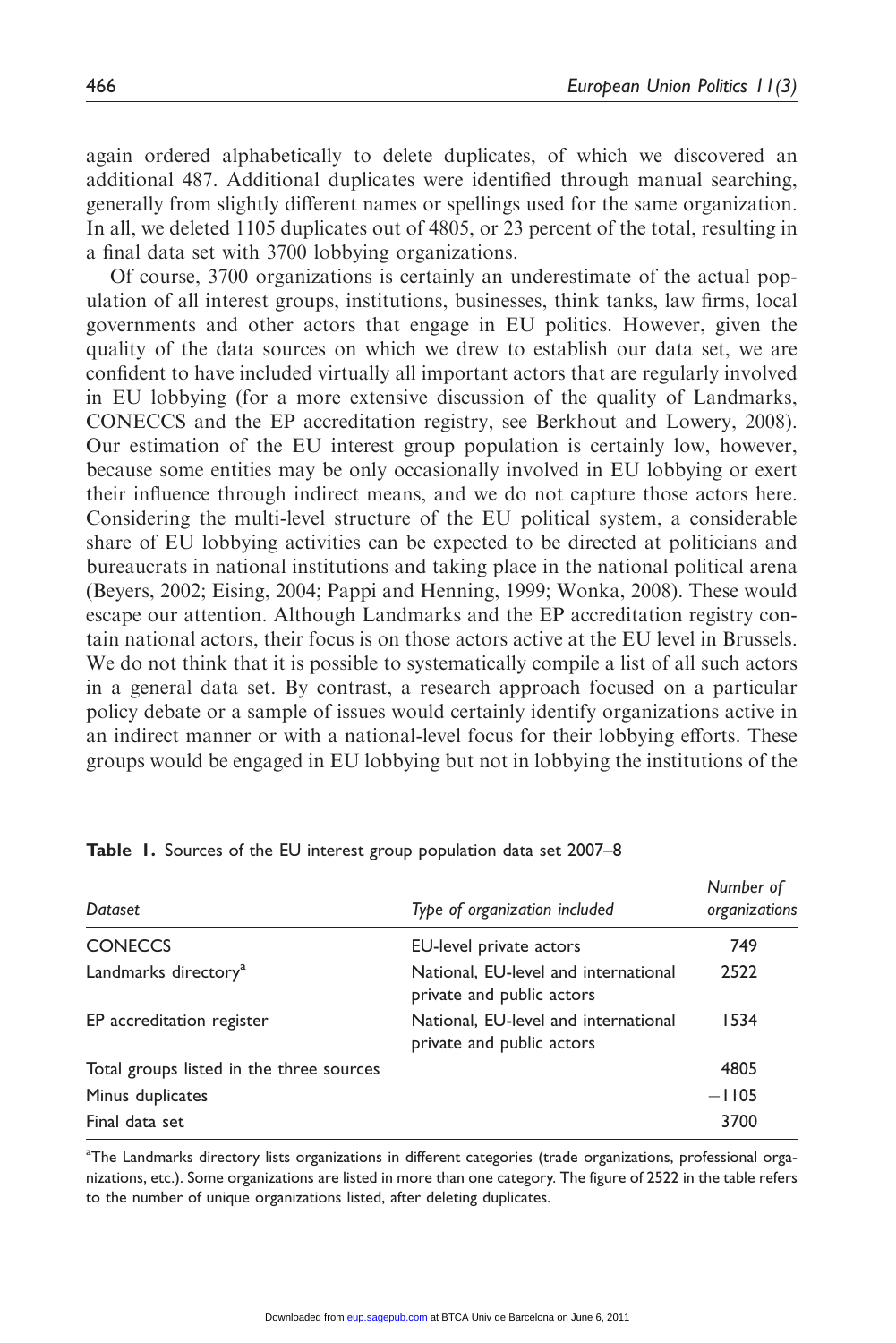EU in Brussels. When interpreting and using the data in our data set, one should keep in mind that the groups included are those regularly active in lobbying the institutions of the EU in Brussels, not necessarily the individual member states.

## A description of the EU interest group population

The data set presented here provides information on (1) the name of the organization, (2) the data source, (3) the type of organization (see also Table 2), (4) whether the organization is a liaison office of a national office and (5) whether the 'mother' organization is also registered, the organizations' territorial origin (see Table 4) and, where applicable, an organization's country of origin (Table 3). Table 2 presents the breakdown of organizations by the set of group types used in the Landmarks directory. Note that the directory distinguishes between organizations organized at the EU level and similar organizations or federations of organizations from the national level.

As has been observed in earlier analyses of interest group populations in the USA, the EU and various national systems, professional associations and corporations (that is, groups representing business interests), provide the largest share of groups mobilized for political action, and Table 2 shows that the current EU interest representation population is no exception to this trend. Combining the

| Group type                                        | Frequency | ℅     |
|---------------------------------------------------|-----------|-------|
| 1. Professional associations and interest groups  | 1848      | 50.0  |
| 2. Corporations                                   | 493       | 13.3  |
| 3. Chamber of Commerce                            | 37        | 1.0   |
| 4. Consultants                                    | 220       | 6.0   |
| 5. National employers' federations                | 58        | 1.6   |
| 6. International organizations                    | $ $ $ $ 8 | 3.2   |
| 7. Law firms                                      | 124       | 3.4   |
| 8. National trade and professional organizations  | 252       | 6.8   |
| 9. Regions (including municipalities)             | 269       | 7.3   |
| 10. Think tanks and training                      | 146       | 4.0   |
| II. Labour unions                                 | 30        | 0.8   |
| 12. National associations of Chambers of Commerce | 27        | 0.7   |
| 14. Political parties <sup>a</sup>                | 7         | 0.2   |
| 13. Other                                         | 9         | 0.2   |
| Missing                                           | 62        | 1.7   |
| Total                                             | 3700      | 100.2 |

Table 2. Types of organization registered to lobby the EU

<sup>a</sup>'Political parties' is not a Landmark category.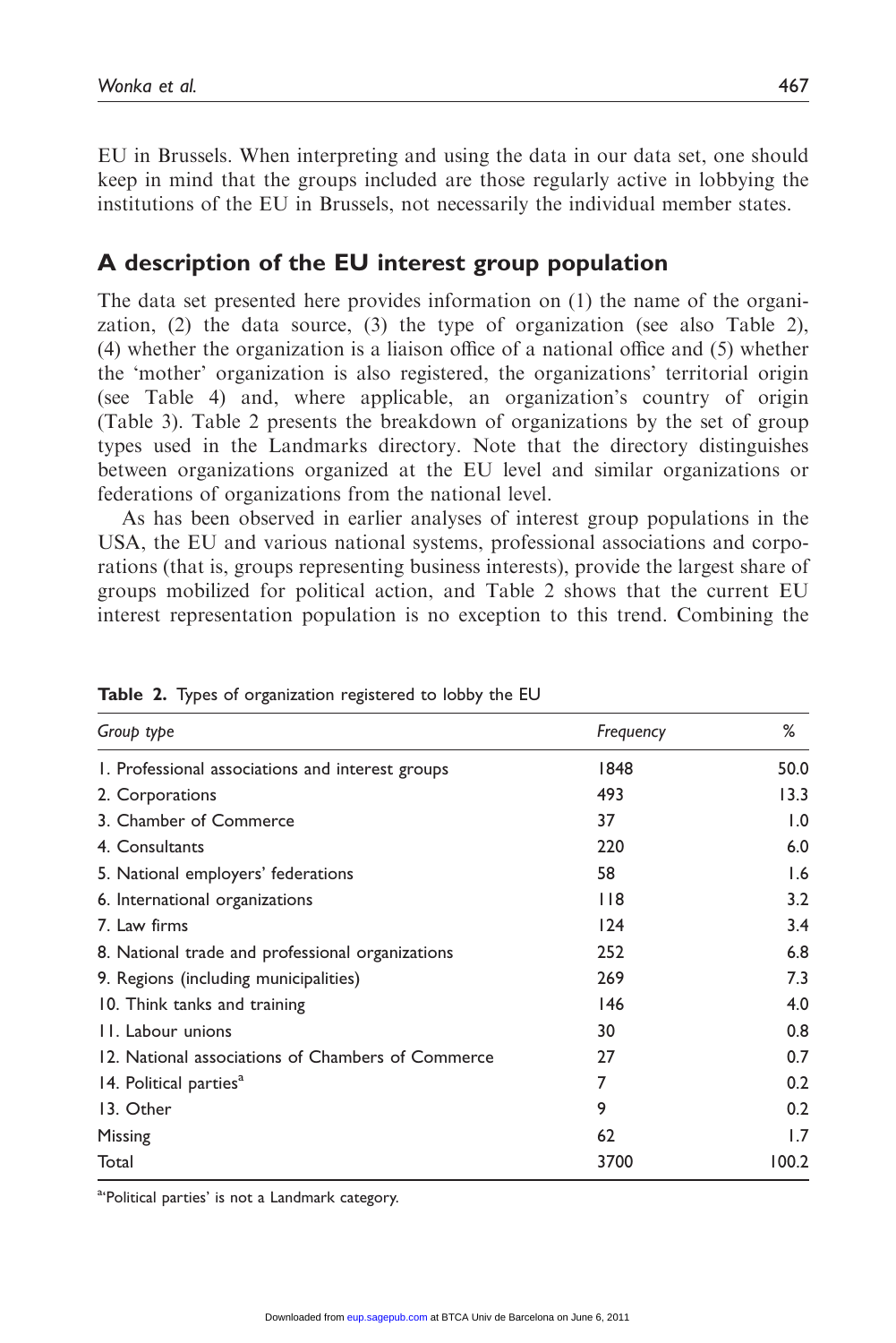| Country                | Frequency      | %               |
|------------------------|----------------|-----------------|
| EU-15 states           |                |                 |
| Germany                | 380            | 17.2            |
| <b>UK</b>              | 294            | 13.3            |
| France                 | 292            | 13.2            |
| Belgium                | 7              | 7.8             |
| <b>Netherlands</b>     | 152            | 6.9             |
| Italy                  | 139            | 6.3             |
| Spain                  | 78             | 3.5             |
| Austria                | 59             | 2.7             |
| Sweden                 | 47             | 2.1             |
| Denmark                | 44             | 2.0             |
| Finland                | 9              | 0.9             |
| Portugal               | 16             | 0.7             |
| Ireland                | 15             | 0.7             |
| Luxemburg              | 12             | 0.5             |
| Greece                 | 5              | 0.2             |
| New EU-27 states       |                |                 |
| Poland                 | 30             | $\mathsf{I}$ .4 |
| Czech Republic         | 18             | 0.8             |
| Slovakia               | 13             | 0.6             |
| Hungary                | 13             | 0.6             |
| Romania                | 7              | 0.3             |
| Latvia                 | 4              | 0.2             |
| Estonia                | 4              | 0.2             |
| Slovenia               | 3              | 0.1             |
| Lithuania              | $\overline{2}$ | 0.1             |
| Cyprus                 | $\overline{2}$ | 0.1             |
| Malta                  | $\overline{2}$ | 0.1             |
| <b>Bulgaria</b>        | $\overline{2}$ | 0.1             |
| Selected non-EU states |                |                 |
| <b>USA</b>             | 173            | 7.8             |
| Switzerland            | 73             | 3.3             |

Table 3. Country of origin of organizations registered to lobby the EU

Note: The table lists the country of origin for those organizations that list it. For non-EU states, we include only the two (quantitatively) most prominent home countries.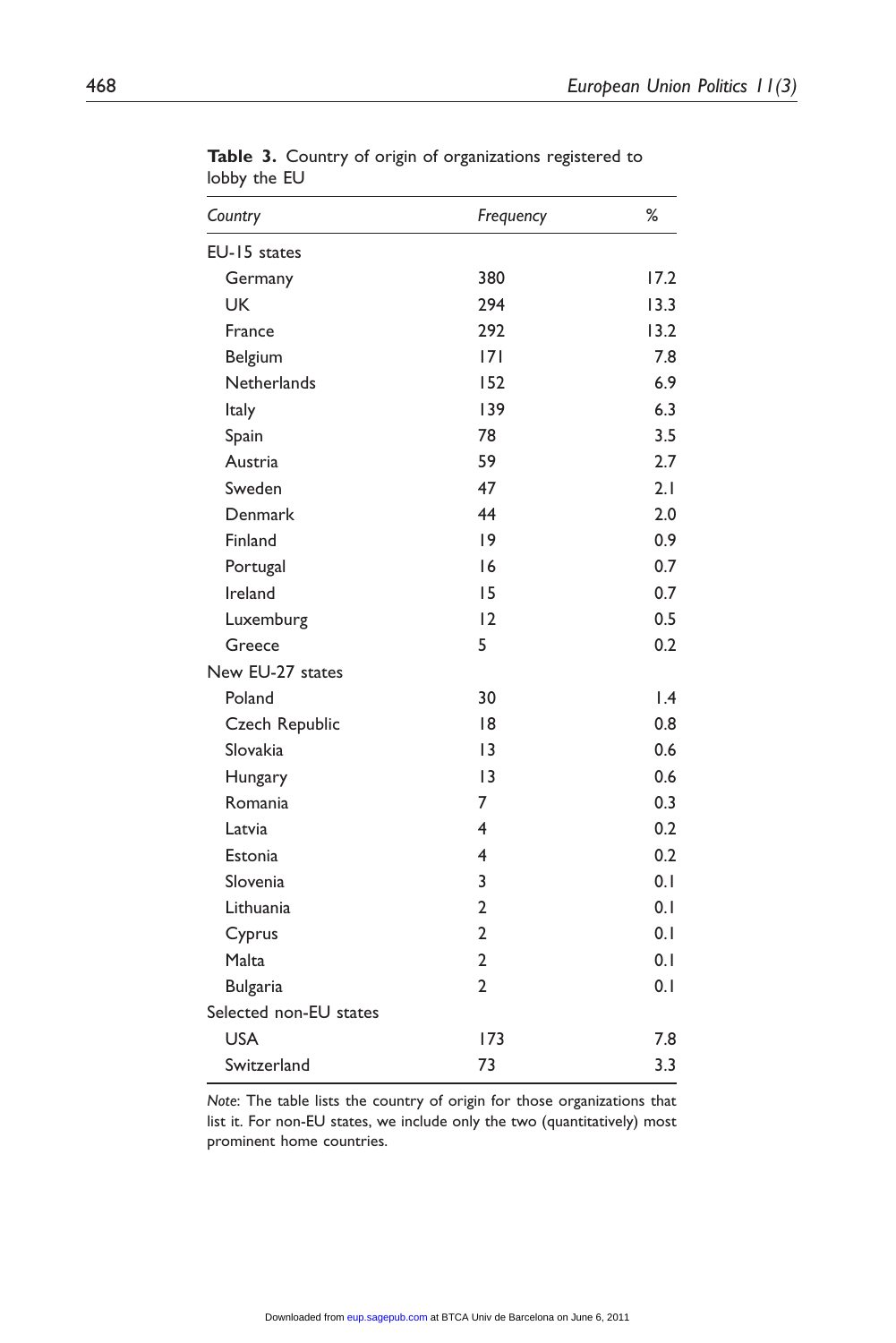| Territorial origin                    | Frequency | %     |
|---------------------------------------|-----------|-------|
| Subnational                           | 157       | 4.2   |
| EU branch of subnational organization | 140       | 3.8   |
| National                              | 1380      | 37.3  |
| EU branch of national organization    | 161       | 4.4   |
| <b>EU</b> level                       | 1366      | 36.9  |
| European, not EU (Brussels based)     | 308       | 8.3   |
| International, not European           | 127       | 3.4   |
| Missing                               | 61        | 1.7   |
| Total                                 | 3700      | 100.0 |

Table 4. Territorial origin of organizations registered to lobby the EU

categories associated with business interests (for example, all those except international organizations, regions, think tanks, political parties and other), and taking into account that not all those listed as 'professional groups and interest groups' are business groups, a very large proportion represent business interests.<sup>4</sup>

We can also assess the national origin of the national and regional groups present in the data set. Table 3 presents this distribution and shows, as expected, that representatives from large member states dominate the scene. Given the French  $\acute{e}$ tatiste tradition (Eising, 2004), it is perhaps surprising that there are almost as many French as British groups. Moreover, Benelux groups clearly profit from their geographical proximity to the EU capital Brussels, as actors from these countries are clearly overrepresented given their relative sizes. In addition, organizations from Eastern Europe so far seem to be hesitant to enter the Brussels scene, or at least by 2007–8 they had not made the transition to sustained activity in the EU capital. This is, perhaps, most remarkable for groups from Poland, which is one of the biggest member states of the EU and one of the economically most powerful of the East European member states. At the same time, given the 2007–8 period covered by our data set, it might not be very surprising for groups from Eastern Europe, particularly groups from Romania and Bulgaria, which entered the EU only in 2007, to be only scantily represented in Brussels. The picture might, however, change considerably in future versions of our data set, which will cover time periods that allowed interest groups from East European member states more time to adapt to and represent their interests in the EU's political arena. We also note a large number of organizations from non-member states present in Brussels. We have not reported all of them here but restricted ourselves to organizations from the USA and Switzerland, both of which have more domestic organizations active in Brussels than the typical EU member state, even restricting the analysis to the long-established EU-15 members. Switzerland, which is comparable in size to Austria, Czech Republic, Finland, Hungary and Greece, is represented by considerably more organizations than these member states. The USA ranks fourth in its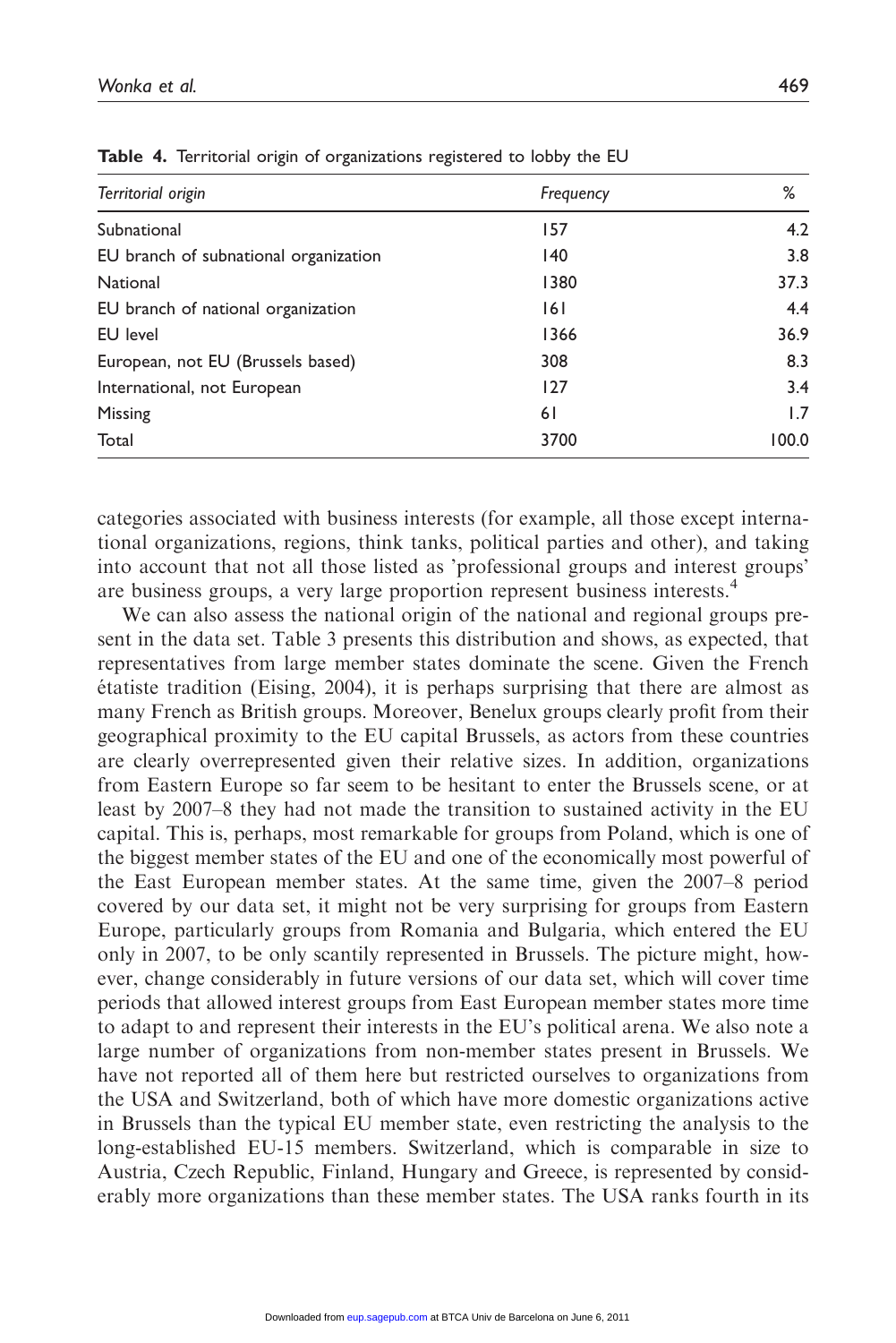national contingent of interest groups in Brussels, behind only Germany, the UK and France.

Table 4 shows the territorial level at which groups present in the EU interest population organizationally originate. National and subnational organizations represent approximately 42 percent of the population, rising to 50 percent with the inclusion of EU branches of subnational and national groups. EU and European groups together represent 45 percent, with the remainder being international organizations or of unknown origin. Although the EU has been conceptualized as a highly integrated multi-level political system (Grande, 1996; Kohler-Koch, 1996; Marks et al., 1996), the numerical strength of regional and national organizations and the degree of political integration this expresses might still be surprising. Clearly, about half of the population of groups active in Brussels have their primary organizational roots in the nation-state or the regions.

#### Comparing CONECCS and the new data set

For years CONECCS was taken as the universe of groups active in Brussels (and we provide 2003, 2004 and 2007 versions of the database online for scholars interested in exploring changes over time<sup>5</sup>) but our new database has much broader coverage. Mahoney (2003) constructed a database from the information available on CONECCS for nearly 700 civil society organizations active in the EU in 2003. The data set includes information on group type, membership size and spread across the European states, organizational character, creation date, founding state, policy area concentrations, Commission funding, positions on consultation committees and relations with Commission Directorates General (DG). Further, from this information she coded: the type of group from self-reported organizational objectives, the level at which the group is organized, and whether or not the organization maintained a Brussels office. We can compare the characteristics of the CONECCS database with the broader one and do so beginning in Figure 1, which reports on the types of groups listed in CONECCS.

As Figure 1 shows, business dominates the CONECCS database, just as Table 2 showed was the case for the broader database. Comparison is made slightly difficult because the two data sources do not use the same classification system, which is why we cannot present a simple side-by-side comparison. However, both tell a similar story of business dominance. Trade, professional and business groups combined comprise 68 percent of the 685 groups in the Civil Society Group data set. These sectors are able to garner larger stores of resources and consequently exhibit higher levels of mobilization. This is not to say that the interests that would likely counterbalance business are negligible in size; combining citizen, worker, youth and education groups results in nearly a quarter  $(24.1\%)$  of the interests active at the EU level, but they remained in the minority.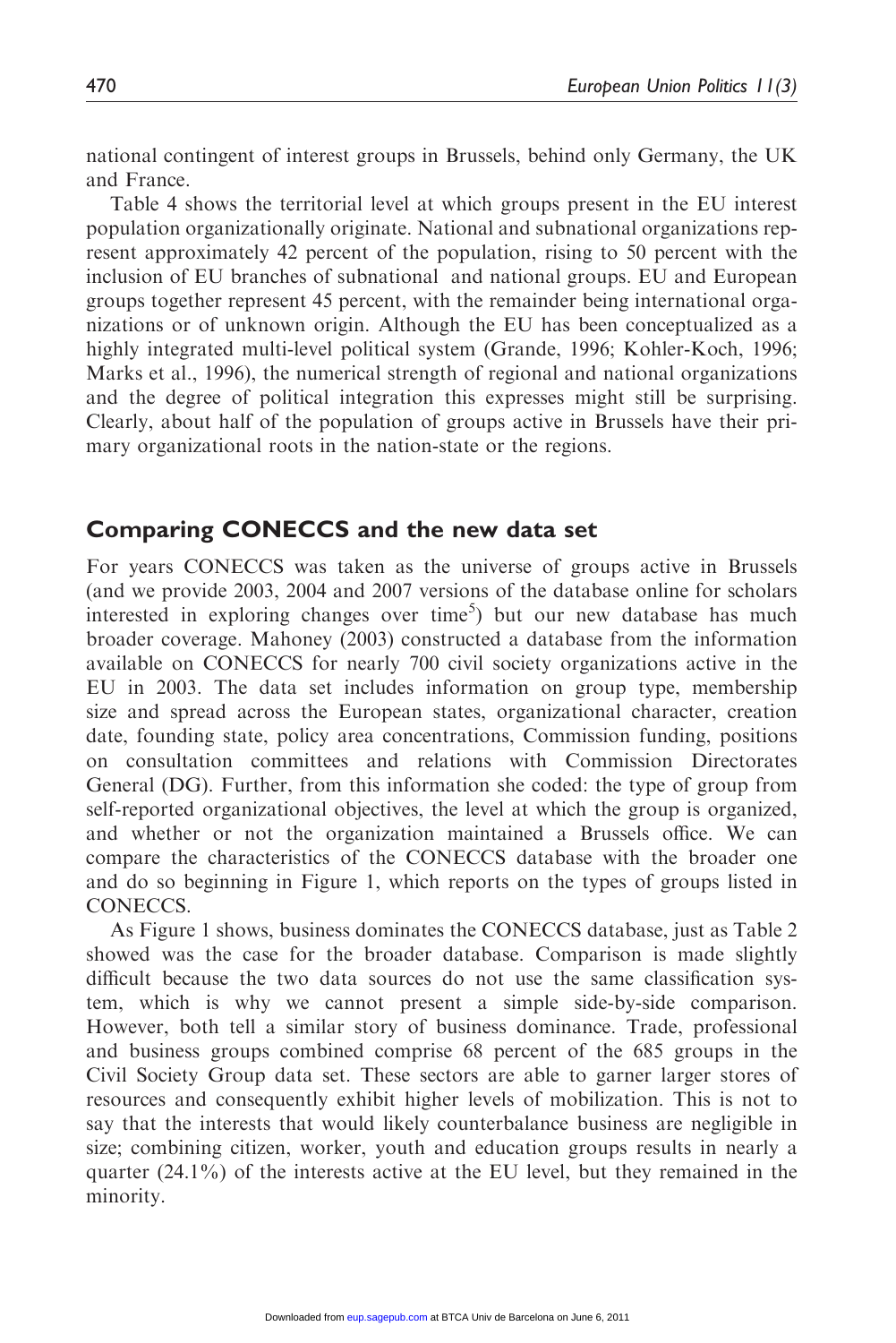

Figure 1. Distribution of group types in the EU interest group environment: CONECCS database (2003). Source: Mahoney (2003).

#### Possible uses of the new data set

We plan to make the database we have created freely available to scholars worldwide by posting it on a website once it is fully cleaned and checked for accuracy (see the Introduction). It should be helpful to researchers with quite different research interests. First, the data set can be used to draw a sample of organizations active in EU politics. The data set allows a researcher to restrict the population of groups to draw a sample of groups with particular territorial origin and/or a certain type of actor. For example, scholars interested exclusively in consultants' and law firms' activities in EU politics could select only those actors and draw their sample from this sub-population. To compare the level of activities by groups of particular type but embedded in different national contexts, the sub-population from which a sample is drawn can be restricted to a particular type of organization and specific countries. The sampling of organizations might serve two quite different research interests. First, scholars might want to study the extent to which organizations deal with EU politics and which strategies they apply when engaging in EU politics. Such a sampling strategy would thus be attractive for scholars with an interest and focus on organizational studies. Secondly, researchers might sample a number of groups and use the sampled groups to identify a set of policy issues. These issues might be identified via groups' home pages or by telephone interviews enquiring after the most recent issue they have been dealing with and then investigated more closely (for an application of such a research strategy, see Baumgartner et al., 2009).

Whatever the exact research interest and thus sampling strategy might be, using the data set presented here to sample a number of groups will help to avoid introducing a systematic bias in the groups investigated, which might result, for example,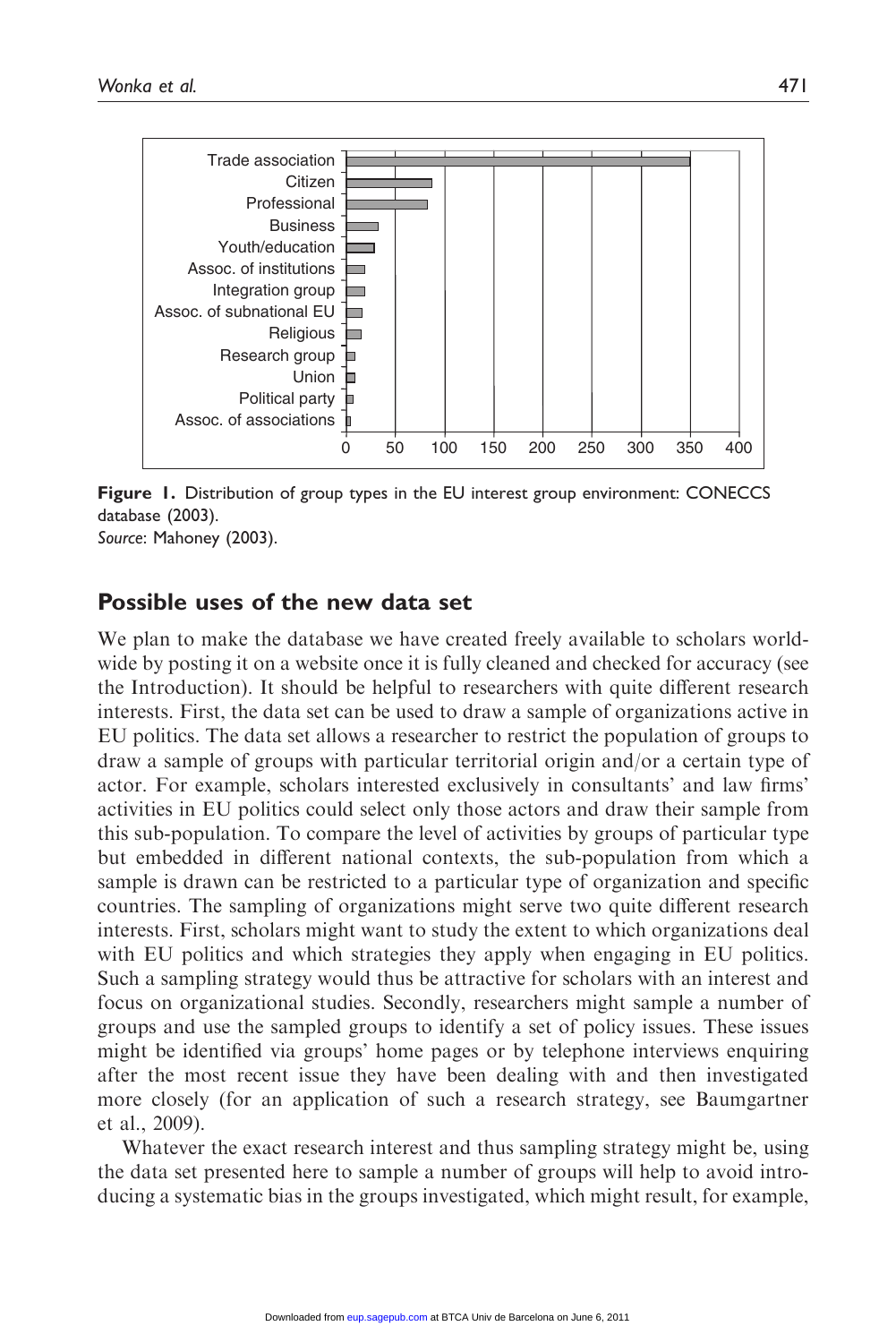when sampling from media sources or EU institutions' official hearings, consultations or committees. Sampling issues or groups from media sources can be expected to lead to a bias towards issues and groups that have generated a degree of conflict that makes them newsworthy. Moreover, selecting groups through the media might lead to a systematic bias towards organizations that are conceived as important and influential players. Sampling from official (hearings, consultations and/or committee) documents might introduce a bias towards particularly active groups or groups institutionally privileged by a particular EU institution, such as EU-wide organized interest groups by the Commission.

Moreover, the data set can be used to identify the EU interest group population, that is, those groups that are regularly active in EU politics and lobbying in Brussels. The data set could be further developed to see how the number of groups and the types of groups vary in different policy areas or in the different Directorates General of the European Commission, or what types of groups are more active in intervening with the Commission, the Council and the Parliament. One could assess whether some policy areas are characterized by a strong overrepresentation of business groups whereas others show a more balanced representation of groups representing specific and diffuse interests. Moreover, some policy areas, such as agriculture, might have a strong supranational organization, COPA in this case, enjoying something like a representational monopoly at the EU level and therefore being part of a relatively small EU sector group population. Another question that is interesting from a population perspective is the relative representation of groups from the different member states. National groups play an important role in Brussels, yet the extent to which producers, workers, consumers, etc. from different member states see their interests represented directly vis-a`-vis the EU institutions might vary strongly for reasons related to the structural make-up of national interest intermediation and state traditions – French étatism, British pluralism and German corporatism (Beyers, 2002; Eising, 2004; Wonka, 2008) – or to a lack of resources or experience in Brussels, as might be the case for groups from the economically less developed member states in Eastern Europe. Differences in the composition of the (sector-specific) group populations can be expected to affect the dynamics of politics and policy outcomes and should therefore be of interest to interest group scholars. Moreover, from a democratic theory perspective, the composition of EU interest group population(s) might be the starting point for reflections on possible deficiencies in the representation of particular societal groups and interests in EU politics.

Finally, our data set might allow the identification of 'issue populations' – groups for which we have theoretical reasons to assume that their members and constituencies are affected by a specific EU decision. These 'issue populations' might considerably diverge from 'sector populations' because a sector might be composed of different branches and only some of them might be directly affected by an EU decision. Having thus identified the potential 'issue population', one might go about comparing it with the population of groups being active in that issue to see to what extent the mobilization potential was actually realized.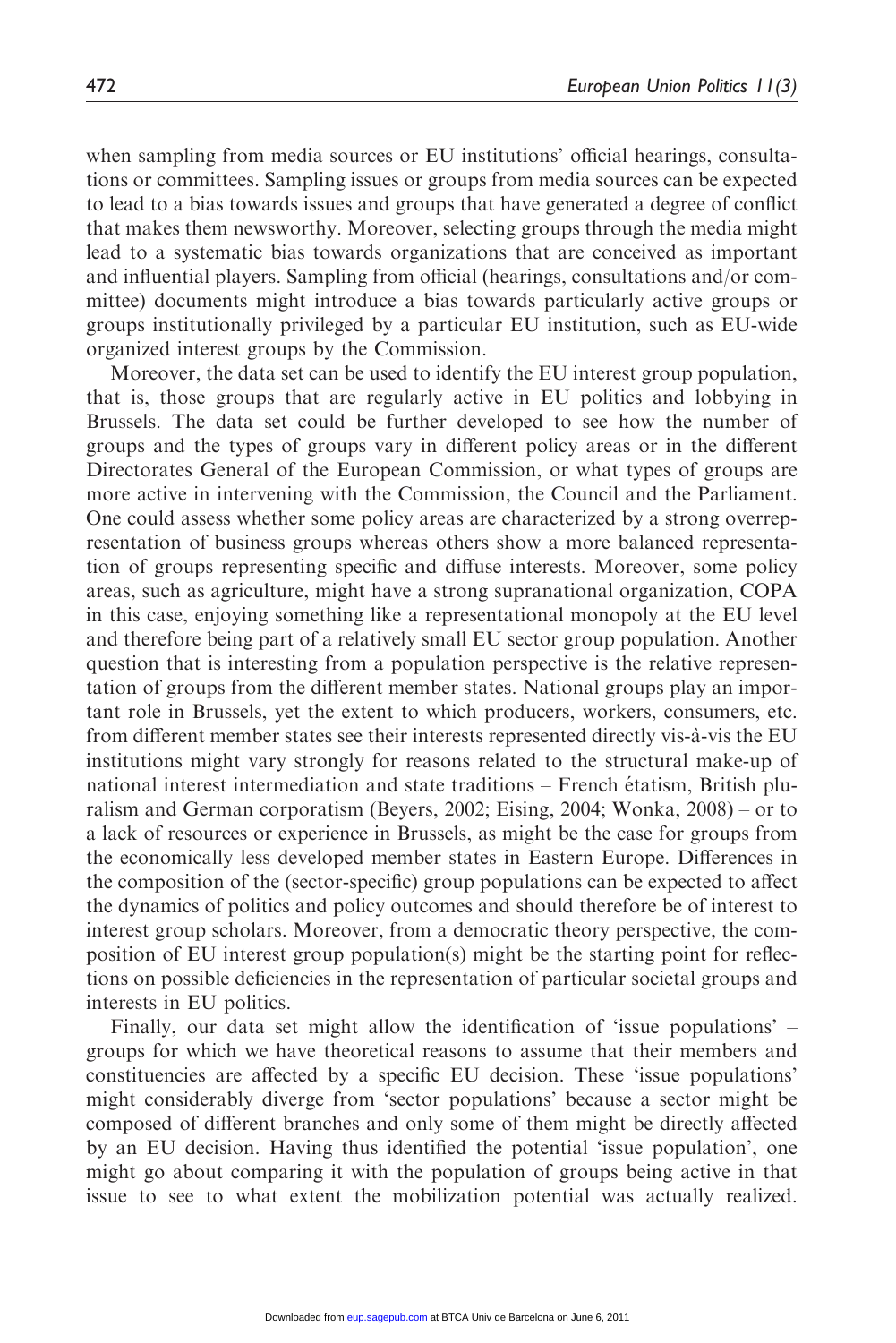Investigating the realized mobilization potential avoids the pluralist fallacy of taking mobilization of groups affected by a decision for granted. Given that groups do not focus exclusively on activities to influence policy decisions, but spend considerable resources on membership services (Grote et al., 2008), such an analysis of realized mobilization potential is promising. A number of very interesting questions could be addressed this way: (How) does mobilization vary across different issues (and which factors could possibly explain this)? Do the groups that mobilized represent heterogeneous interests or do we rather see activities of groups with very similar preferences forming homogeneous 'policy communities'? And, finally, how does mobilization affect the relative success of interest groups in exerting influence on a particular policy (Mahoney, 2008)? So far, large parts of EU interest group research focuses on 'interesting' cases, that is, cases where groups mobilized heavily and that showed strong political conflict (for example, Bouwen, 2004; Pappi and Henning, 1999; Sandholtz, 1998; Schneider et al., 1994; Wonka, 2008; for a more general discussion of these points, see Beyers et al., 2008: 1108; Lowery et al., 2008). Although interesting and of great use in explaining the outcome of the respective policy decisions, such a sample can hardly be expected to be representative of the large number of decisions taken at the EU level and thus does not lend itself to generalized statements about the quality and character of interest group politics and interest group influence on EU decisions.

## Assessing the development of the EU interest group population over time

We plan not only to make this database available to scholars to use for a variety of purposes, but also to update it periodically to allow studies of the dynamics of organizational activities in Brussels. As discussed by Berkhout and Lowery (2010a), given that the EU is still a polity in the making, varying both in the extent to which policy competencies are delegated to the EU level and in its territorial scope, it presents an almost ideal ground for testing how changes in the political environment affect the size and the composition of interest group populations. Drawing on a 'patched-up' measure from different sources, these authors found that the EU's interest group population grew in size during the early 1990s and, although in the period between 1996 and 2005 the population size stagnated, the composition of groups has changed markedly in favour of groups representing public interests and to the detriment of corporations and commercial consultants (Berkhout and Lowery, 2010a: 455). These long-term changes in the population of organizations are complexly related to the entry and exit of organizations over short time periods (Berkhout and Lowery, 2010b).

The future continuation of our data-gathering efforts to create time-series data on the EU interest group population will help to reduce the problems resulting from assessing changes in the EU interest group population over time while relying, at least to some extent, on different data sources for these different time periods. At the same time, however, it presents some particular research problems because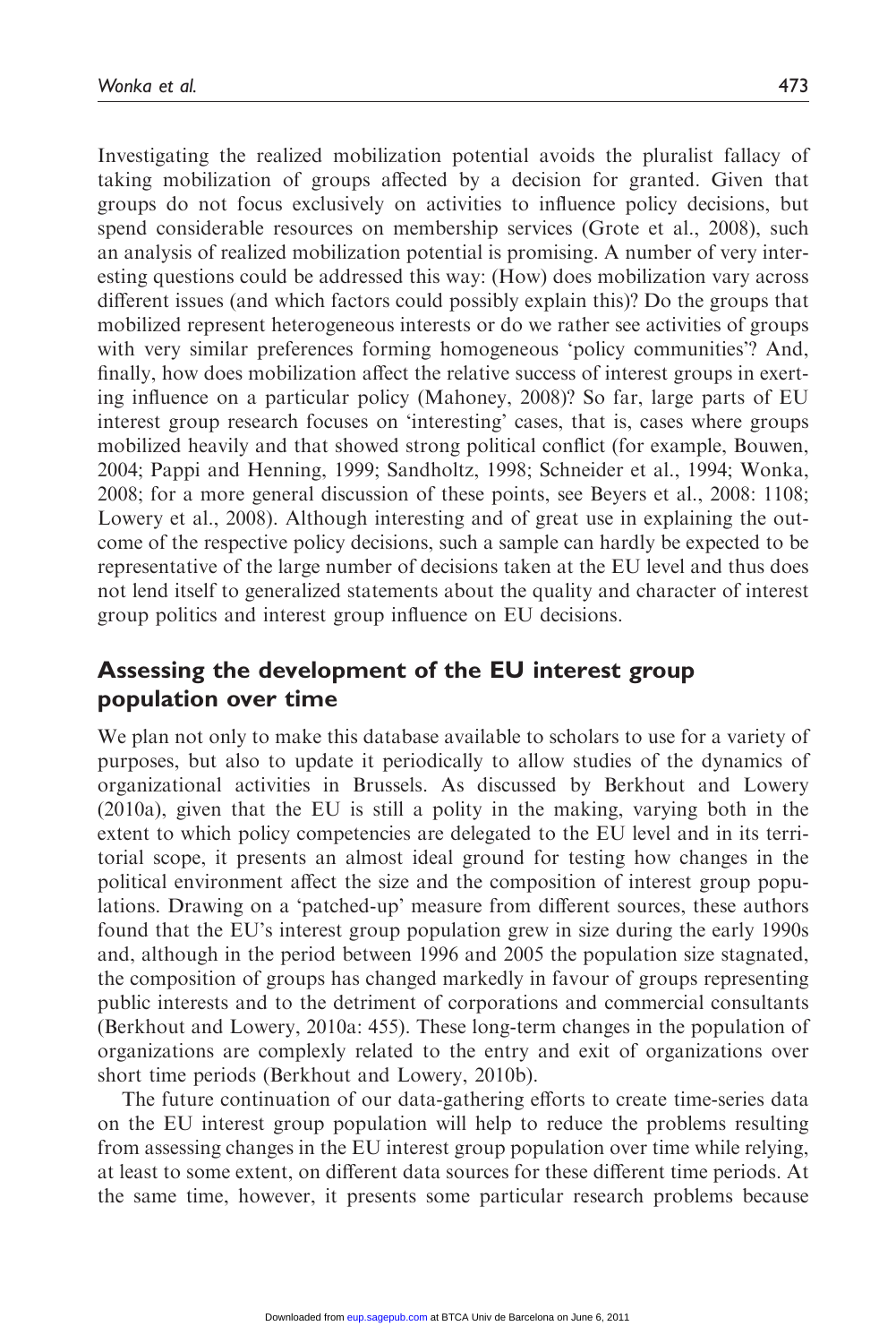there is no guarantee that the source materials on which our database is constructed will remain stable in their format and procedures or even that they will continue to exist.

First, the good news: although the Landmarks *Public Affairs Directory* after 2007 is available only through an online subscription, it is now published by a new publisher, Dod's (2010), and thus likely to continue to exist into the near future. It should therefore be available to update the database. Second, the largest challenge to the consistent continuation of our database seems to be the replacement of CONECCS with the Register of Interest Representatives from June 2008 onwards. The Register of Interest Representatives could be an important new data source. At the moment, after a slow start-up, the register lists about 2800 organizations. However, the quality of the data is disputed (for example, Tait and Chaffin, 2009; ALTER-EU, 2009). These criticisms are twofold. First, owing to vague instructions or categories, organizations provide non-comparable information on, for instance, finances related to lobbying. Second, and more importantly, the voluntary character of the register and the absence of criteria on the side of the Commission (such as 'entering the building', as is the case for the EP registry) have led to large numbers of seemingly irrelevant registrations. The quality of the new register in terms of the registration of 'relevant' interest representatives might therefore not be the same as in CONECCS. The use of this list in future versions of our database will thus require intensive checks of the validity of the information provided. Third, the registry of the European Parliament may be abolished during the next couple of years, not least because, in the up-coming evaluation of the new Commission register, the Commission will examine a possible merger with the EP registry.<sup>6</sup>

The combination of the Landmarks *Public Affairs Directory* with the more timesensitive EP registry should make it possible to continue updating the data set introduced here. Depending on its future development and quality, we will also draw on the new Register of Interest Representatives. To do so we will closely monitor the developments and check the quality and validity of changes in the above-mentioned data sources. In case the new Commission register indeed turns out to be a source of questionable validity, we might exclusively rely on Landmarks and the EP registry for the continuation of our database, given that these two sources cover most (around 90%) of the organizations listed in CONECCS. Needless to say, in this regard we would of course welcome a true EU interest representatives' registration system with encompassing information on, for example, which EU institutions the particular representative interacted with in its efforts to influence EU policies. In any case, we need regular assessments of the size and shape of the EU interest group population and will continue work to establish these databases into the future.

#### Conclusion

This paper has given an overview of a newly created database. We expect that scholars in a variety of areas will be interested in using it for their own research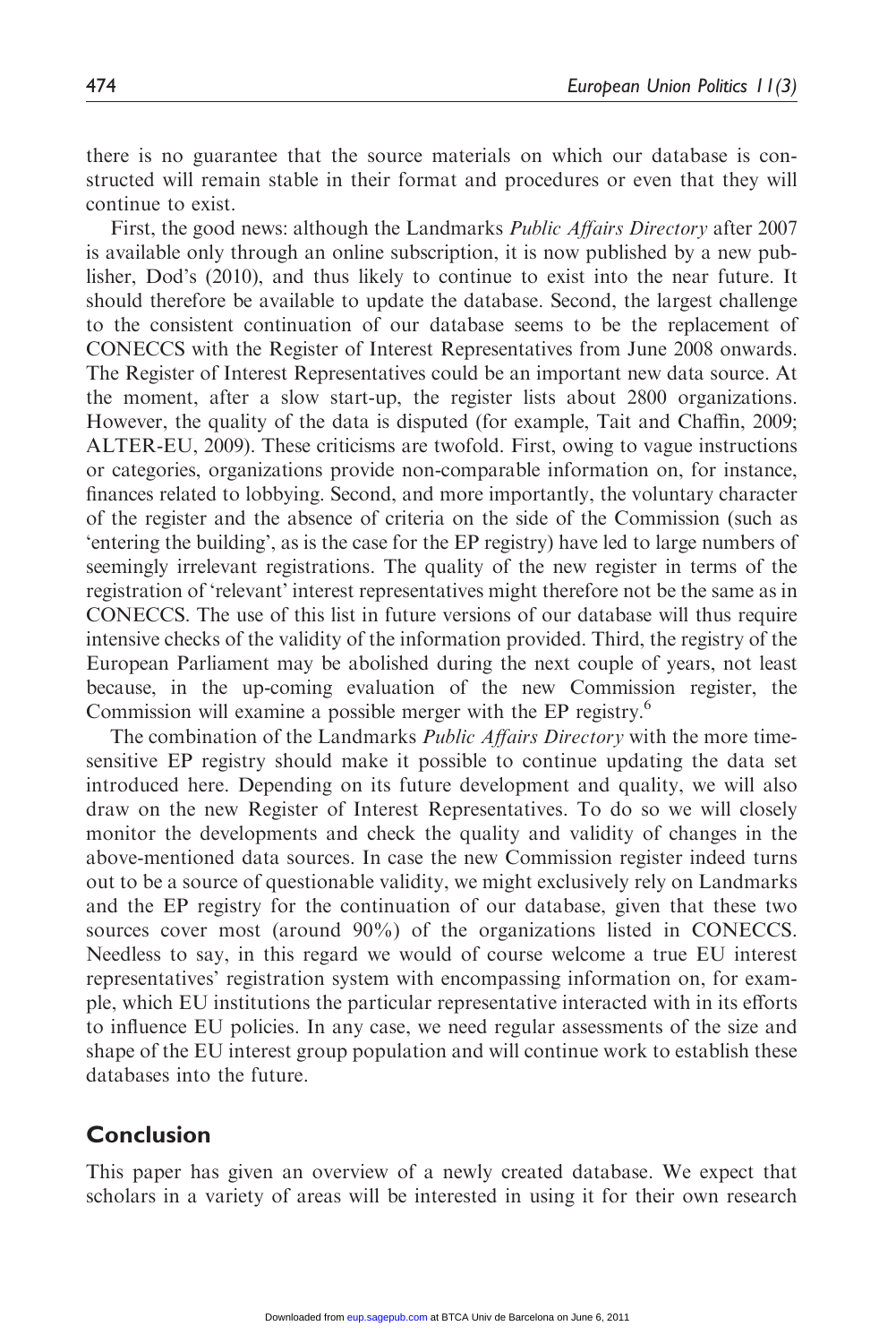purposes. Rather than each construct a new population list from which to sample, it seems preferable for the research community to have some shared infrastructure, which is why we propose to break from typical scholarly practice and make these databases freely available, without limitations, to the academic community. For our own purposes, we expect to be conducting projects based on a sample of issues drawn from assessments of the activities of a sample of groups drawn from this database. Others, however, might want to use the database for other purposes, which we encourage. Finally, we hope to be able to maintain and update the database regularly in the future. In conclusion, we hope that the creation and maintenance of new research infrastructure such as this might encourage the development of an increasingly vibrant research community studying lobbying and the mobilization of interests in the EU.

#### **Notes**

- 1. We thank the participants in the panel on 'Interests Groups in the EU Policy Process' at the ECPR General Conference in Potsdam and the three reviewers for helpful comments on our paper, as well as Marja Freudenberg for research assistance. The dataset can be downloaded here: http://www.bigsss-bremen.de/index.php?id=awonka\_data.
- 2. In March 2007 the Commission adopted a Communication on the Greenbook dealing with the 'European Transparency Initiative' (COM 2007, 127) and, as a result, closed the CONECCS database and replaced it with a new voluntary Register of Interest Representatives in June 2008 (http://ec.europa.eu/transparency/regrin/)
- 3. We could not directly compare the make-up of our different data sources owing to differences in the original information provided, but we estimated the territorial origin of organizations and their type in a reconstructed version of the three original data sources. The results confirm some of the known differences between the sources such as CONECCS' focus on European associations (96% of EU organizations in CONECCS), the similarity between Landmarks and the EP registry (both register about 50% professional associations and interest groups) and the somewhat larger proportion of national/regional organizations in the EP registry compared with Landmarks (respectively, 20% and 12%). More detailed results are available from the authors upon request.
- 4. One caveat to this is that large numbers of citizen groups are listed in the Landmarks category 'professional associations and interest groups.' In future analysis, we plan to separate these out in order to have a more accurate assessment of the distribution of bias in the EU interest group population.
- 5. The data can be found at http://www.ua.ac.be/SGIG
- 6. See http://ec.europa.eu/commission\_barroso/kallas/doc/joint\_statement\_register.pdf.

#### References

ALTER-EU (2009) The Commission's lobby register one year on: Success or failure? 4 June. Baumgartner FR, Berry JM, Hojnacki M, Kimball DC and Leech BL (2009) Lobbying and

Policy Change: Who Wins, Who Loses, and Why? Chicago: Chicago University Press.

Berkhout J and Lowery D (2008) Counting organized interests in the European Union: Acomparison of data sources. Journal of European Public Policy 15: 489–513.